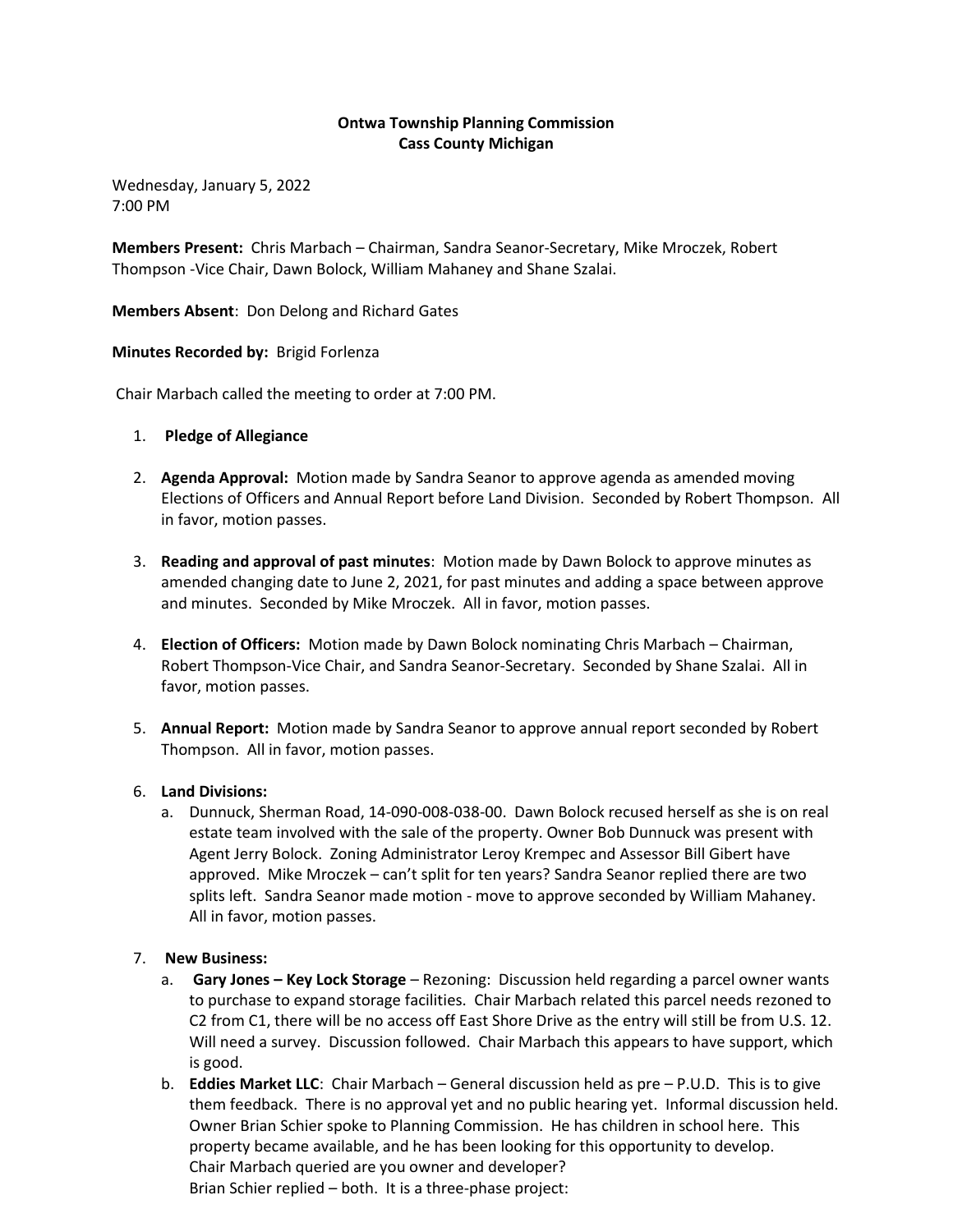Phase I – Front commercial property on U.S. 12 Phase II – Multifamily units close to U.S. 12

Sandra Seanor – questioned – explain what you mean by multi family. Can you articulate in writing what your plans are- example – affordability and square footage.

Brain Schier – Eight rental units in each building. Each unit to have three bedrooms.

Chair Marbach – have you talked to the Edwardsburg Sports Complex owners?

Brian Schier – I have not spoken to E.S.C. yet. I was looking to know if this development is possible.

Mike Mroczek: What is your time frame?

Brian Schier – The development will take eight years.

Mike Mrocek – What type of businesses on lots 1 to 5 are you looking for?

Brian Schier – Small shops – drive through with specialty items. Convenience not just large chains.

Chair Marbach – Advised developer to be careful how you structure your zoning as C2 allows drive throughs. In C1 zoning, drive throughs are not permitted. If you split zoning keep in mind what you can do. In the subdivision ordinance two entrances are required.

Dawn Bolock – Queried have you looked at age requirements for housing. Will this be 55 and older?

Brian Schier – That has not been designated yet.

Chair Marbach – Will the commercial properties be for sale?

Brian Schier – Yes, the front will be for sale.

Chair Marbach – Explained the documents presented relate to a yield plan regarding density and a site plan that presents how they want it to look. Chair Marbach observed one entrance drive is off property.

Brian Schier – He is aware one entrance is off property, and he is aware he needs two entrances. He might work with E.S.C. regarding second entrance.

Chair Marbach – Have you completed a demographic study? What drives the eight-year window?

Sandra Seanor – If you want to look at a project this size can you fill the units? You need the population to fill the development. What will be cost of rentals?

Brian Schier – Apartments in this area are full and there are waiting lists. The current cost to build is \$250.00 a square foot. There has been a 60% increase in materials, however, that number is coming down. When he reaches for funding, he will have more information.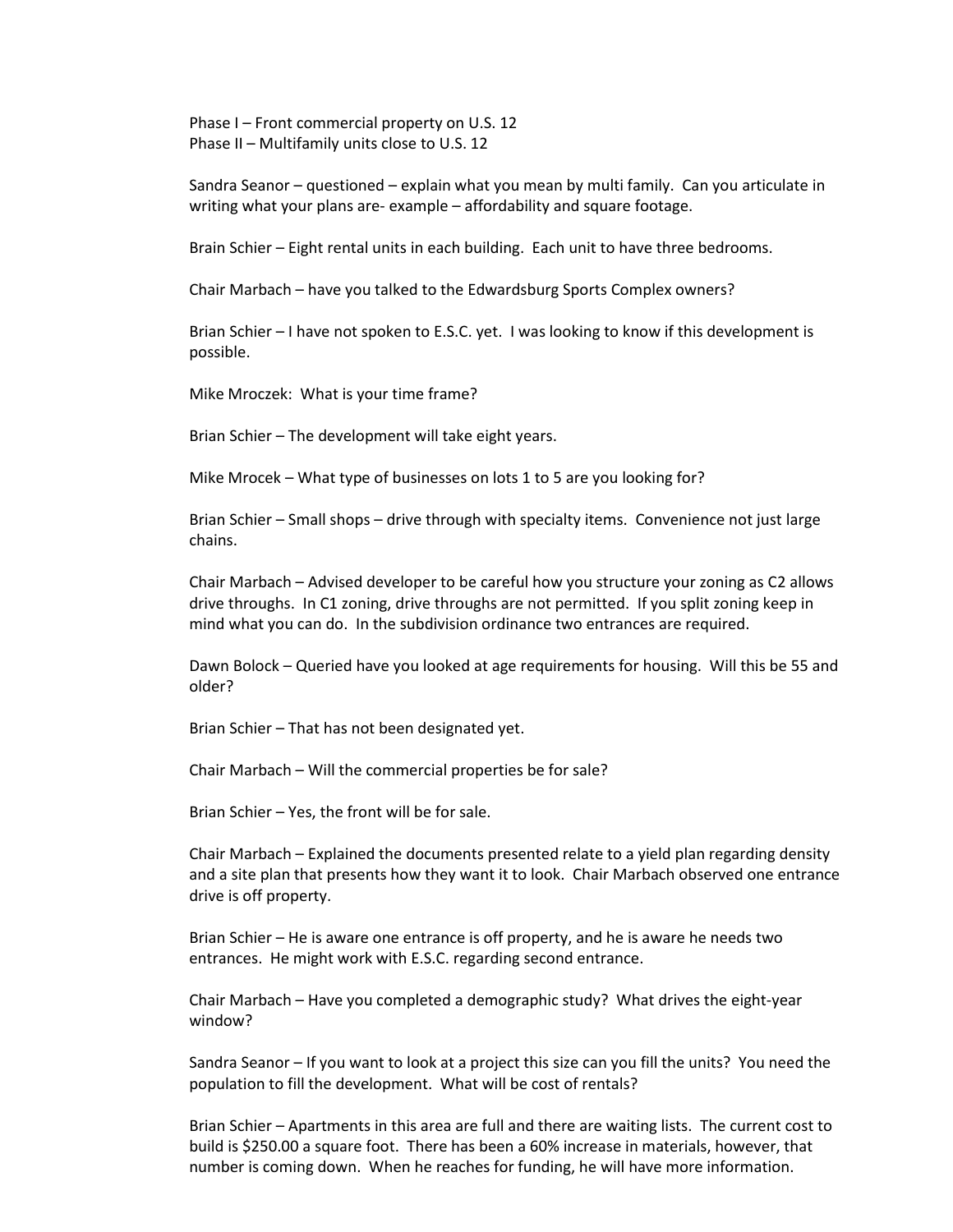Chair Marbach – explained the P.U.D. process. Furthered by asking what the motif will be and explained he will need restrictions and convenances for aesthetics and architectural standards.

Brain Schier – It will be modern architecture.

Sandra Seanor – You are at the very beginning of this development. How do we give an approval if you don't have a plan?

Brian Schier – He related he is beginning the process. The process in not the most efficient and he is limiting what he is putting into this until he has an opinion from this board.

Chair Marbach – He is asking would the Planning Commission support C2 in front and C1 in middle and residential in back. Would this Board think this is suitable at this location? It is currently zoned agricultural. US 12 property is zoned commercial. P.U.D. is rezoning for a specific use. P.U.D. locks him into whatever he asks for.

Dawn Bolock thinks this is an exciting plan.

Sandra Seanor related he needs to do his due diligence.

Chair Marbach advised that being next to the sports complex you need to talk to them.

Brian Schier – Plans to work with the sports complex. He is looking for approval to move forward. The project is large and could get bigger. The P.U.D. is the most important part.

Mike Mroczek – What is the cost of this project?

Brian Schier - \$50 million.

Chair Marbach – To board – Thoughts in general do we want this kind of development?

Sandra Seanor – It is an ambitious project and in general the P.U.D. is viable.

Chair Marbach – This represents the best use of the P.U.D. The use will come back with specific detail. The P.U.D. controls the development and this works.

Shane Szalai – The development at May and M 62 has one house and lays vacant. He anticipates opposition. He objects to the use as it is not in Master Plan.

William Mahaney – Brady Road development has 130 homes.

Sandra Seanor – It is the developer's job to sell this. We are not approving, this is the pre plan. P.U.D. gives control over what can be developed.

Mike Mroczek – We are a long way from approving.

William Mahaney – sees issues with the sports complex.

Chair Marbach – There exists one high density area in the Township.